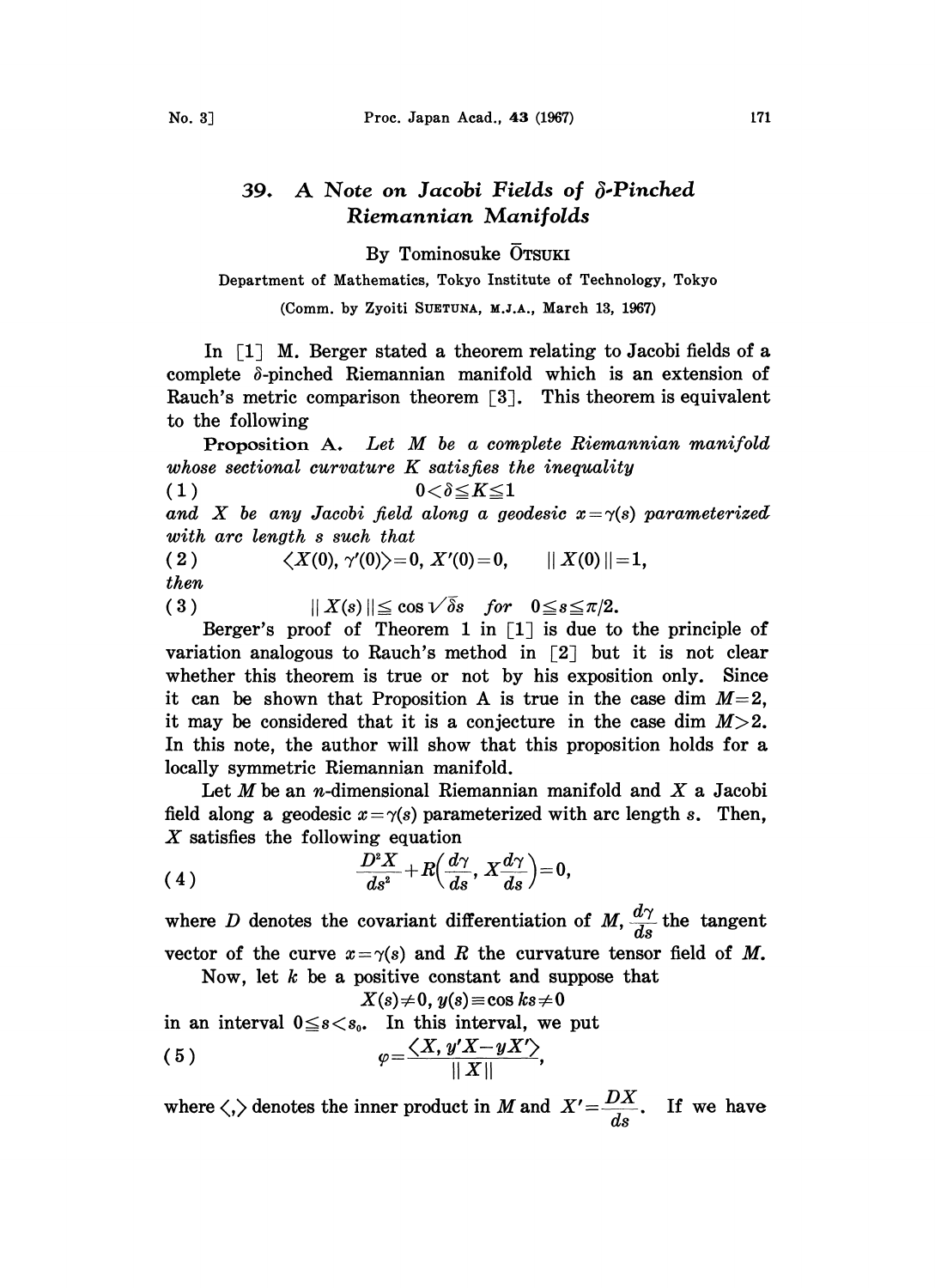172 T. OTSUKI [Vol. 43,

 $\langle X(0), \gamma'(0) \rangle = 0$ , then  $\langle X(s), \gamma'(s) \rangle = 0$  for any s. In this case, by virtue of (4) and

$$
\left\langle X, R\left(\frac{d\gamma}{ds}, X\frac{d\gamma}{ds}\right)\right\rangle = K\left(X, \frac{d\gamma}{ds}\right) || X ||^2,
$$

where  $K\left(X, \frac{d\gamma}{ds}\right)$  is the sectional curvature of the plane element spanned by X and  $\frac{d\gamma}{ds}$ , we have in the interval  $0 < s < s_0$ 

$$
\varphi' = \frac{1}{\|X\|} \left\{ \langle X', y'X - yX' \rangle + \langle X, y''X - yX'' \rangle \right\}
$$
  
\n
$$
- \frac{1}{\|X\|^s} \langle X, y'X - yX' \rangle \langle X, X' \rangle
$$
  
\n
$$
= \frac{y}{\|X\|} \left\{ -\|X'\|^2 - k^2 \|X\|^2 + \langle X, R\left(\frac{d\gamma}{ds}, X\frac{d\gamma}{ds}\right) \rangle \right\}
$$
  
\n
$$
+ \frac{1}{\|X\|^s} \langle X, X' \rangle^2
$$
  
\n
$$
= y \|X\| \left\{ K\left(X, \frac{d\gamma}{ds}\right) - k^2 - \left(\frac{\|X'\|^2}{\|X\|^2} - \frac{\langle X, X' \rangle^2}{\|X\|^4} \right) \right\}.
$$

Let us define a unit vector field along the geodesic by

$$
\xi = \frac{X}{\|X\|},
$$

then

$$
\xi' = \frac{X'}{\|X\|} - \frac{\langle X, X'\rangle X}{\|X\|^s},
$$

and so

$$
||\xi'||^2 = \frac{||X'||^2}{||X||^2} - \frac{\langle X, X'\rangle^2}{||X||^4}.
$$

The equation above can be written as

$$
(6) \t\t\t \varphi'=y||X||\Big\{K\Big(X,\frac{d\gamma}{ds}\Big)-k^2-||\xi'||^2\Big\}.
$$

Lemma 1. Under the same hypothesis of Proposition A, we have

$$
||X(s)|| \ge \cos s \quad \text{for} \quad 0 \le s \le \pi/2.
$$
  
*Proof.* In (6), we put  $k=1$ , then  

$$
\varphi' = -y||X||\left\{1 - K\left(X, \frac{d\gamma}{ds}\right) + ||\xi'||^2\right\} \le 0
$$

Since  $\varphi(0)=0$ , we get

$$
\varphi(s)\!\leq\!0,
$$

and so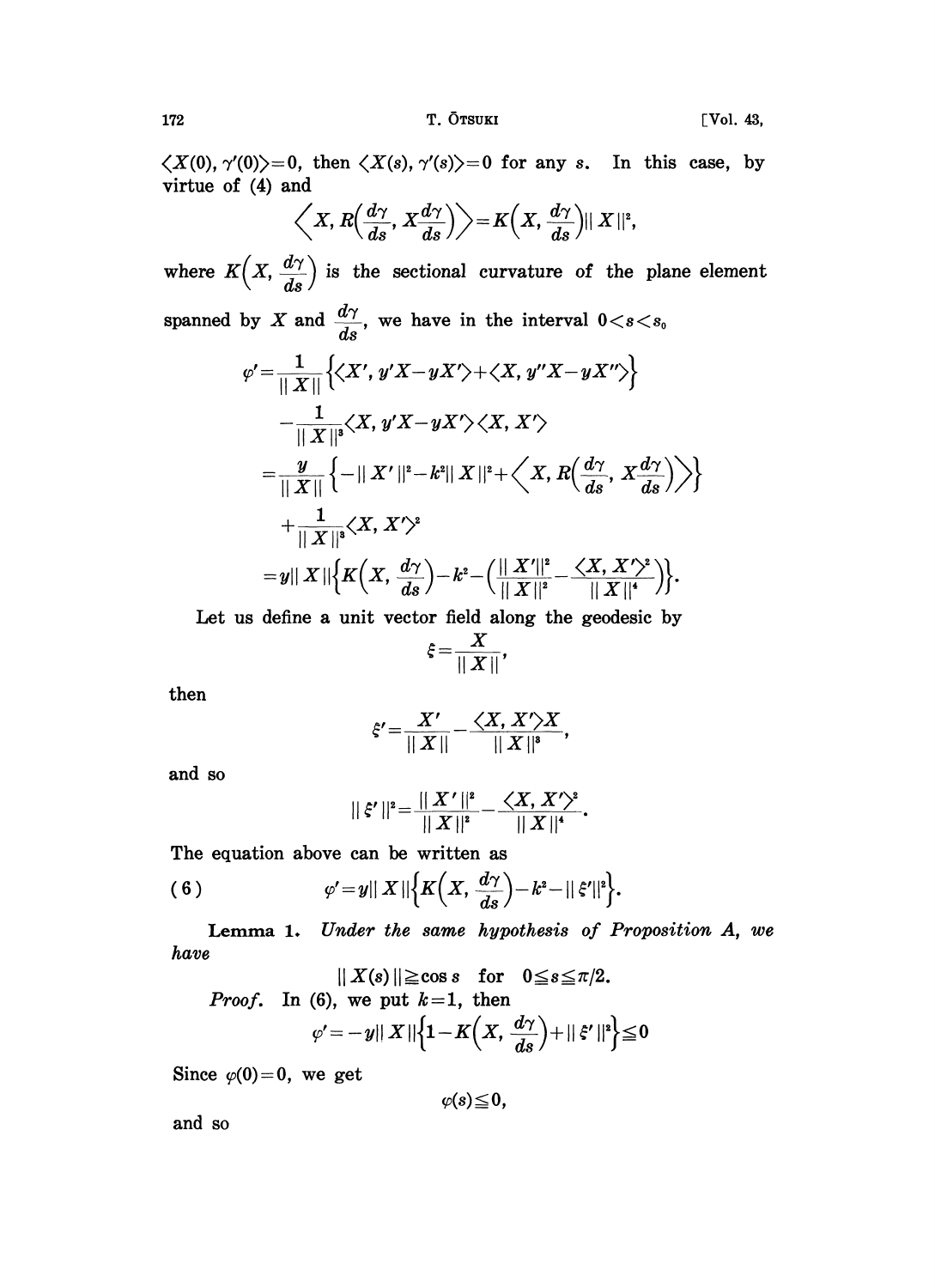No. 3] Jacobi Fields of  $\delta$ -Pinched Riemannian Manifolds 173

$$
\frac{\langle X, X' \rangle}{\|X\|^2} \geq -\frac{\sin s}{\cos s} \quad \text{for} \quad 0 \leq s \leq s_0.
$$

 $||X(0)|| = (\cos s)_{s=0} = 1$  and the inequality above imply  $|| X(s) || \geq \cos s$  for  $0 \leq s \leq s_0$ .

From these arguments, we can extend the interval  $0 \le s \le s_0$  to the interval  $0 \leq s \leq \pi/2$ .

Lemma 2. Under the same hypothesis of Proposition A, if we have  $\xi' = 0$  for  $0 \leq s \leq \pi/2$ , then

*Proof.* In (6), we put 
$$
k = \sqrt{\delta}
$$
, then  
\n
$$
\varphi' = y || X || \{ K(X, \frac{d\gamma}{ds}) - \delta \} \ge 0
$$

and so

$$
\frac{\langle X, X' \rangle}{\|X\|^2} \leqq -\frac{\sqrt{\delta}\, \sin \sqrt{\delta}\, s}{\cos \sqrt{\delta}\, s} \qquad \text{for} \quad 0 \leqq s \leqq \pi/2,
$$

from which we get

 $\|X(s)\| \leq \cos \sqrt{\delta} s$  for  $0 \leq s \leq \pi/2$ .

Theorem 1. Let  $M$  be a complete Riemannian manifold whose sectional curvature K satisfies the inequality

$$
0\!<\!\delta\!\leq\!K\!\leq\!1
$$

and  $x = \gamma(s)$  be a geodesic parameterized with arc length s. If there exist n-1 Jacobi fields  $X, \alpha = 1, 2, \cdots, n-1$ , along the geodesic such that

$$
||X_{\alpha/(\alpha)}(0)||=1, X'_{\alpha/(\alpha)}(0)=0, \langle X_{\alpha/(\alpha)}(0), \gamma'(0)\rangle=0
$$

and  $\xi = X/||X||$  are parallelly displaced along the geodesic and orthogonal each other to. Then, for any Jacobi field X satisfying the condition (2), we have

$$
\parallel X(s) \parallel \leqq \cos \sqrt{\delta}\,s \qquad \text{for} \quad 0 \leqq s \leqq \pi/2.
$$

*Proof.* By virtue of the assumption and Lemma 2, we have  $0 < \alpha < \pi/9$ 

$$
||\mathbf{A}(s)|| \leq \cos V \quad \text{o s} \qquad \text{for} \quad \mathbf{0} \leq s \leq \pi/2.
$$

Since we can represent  $X$  as

$$
X(s) = \sum_{\alpha=1}^{n-1} a_{\alpha} X(\alpha) , \sum_{\alpha=1}^{n-1} a_{\alpha}^2 = 1,
$$

we have

$$
|| X(s)||^2 = \sum_{\alpha=1}^{n-1} a_{\alpha}^2 || X(s)||^2 \leq \cos^2 \sqrt{\delta} \ s \sum_{\alpha=1}^{n-1} a_{\alpha}^2 = \cos^2 \sqrt{\delta} \ s,
$$

hence

$$
|| X(s)|| \le \cos \sqrt{\delta s}
$$
 for  $0 \le s \le \pi/2$ .

 $\begin{aligned} || \Delta(s) || &= \sum_{\alpha=1}^{\infty} a_{\alpha} || \Delta(s) || \leq \cos V \quad \text{for} \quad s \leq 1 \ a_{\alpha} = \cos V \quad \text{or} \quad s, \end{aligned}$ <br>  $\text{Theorem 2.} Let M be a complete Riemannian manifold whose$ sectional curvature satisfies the inequality

$$
0\!<\!\delta\!\leq\!K\!\leq\!1,
$$